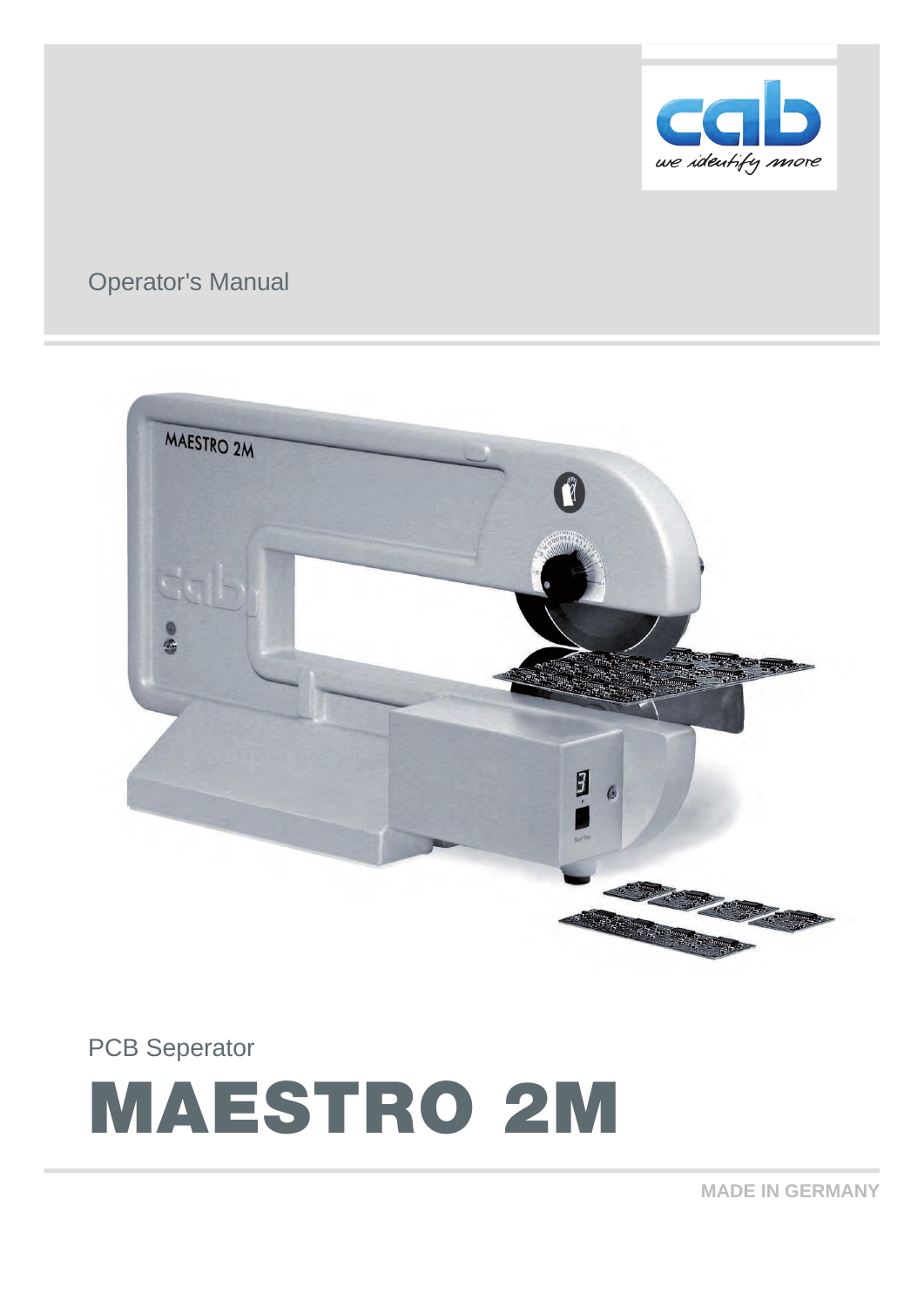# **2 2 Operator's Manual - Translation of the Original Version for the following products**

| Description   | $\mid$ Type |
|---------------|-------------|
| PCB Separator | MAESTRO 2M  |

#### **Edition:** 10/2017 - Part No. 9008885

#### **Copyright**

This documentation as well as translation hereof are property of cab Produkttechnik GmbH & Co. KG. The replication, conversion, duplication or divulgement of the whole manual or parts of it for other intentions than its original intended purpose demand the previous written authorization by cab.

#### **Editor**

Regarding questions or comments please contact cab Produkttechnik GmbH & Co. KG.

#### **Topicality**

Due to the constant further development of our products discrepancies between documentation and product can occur. Please check www.cab.de for the latest update.

#### **Terms and conditions**

Deliveries and performances are effected under the General conditions of sale of cab.

Germany **cab Produkttechnik GmbH & Co KG** Karlsruhe Phone +49 721 6626 0 *[www.cab.de](http://www.cab.de)*

France **cab Technologies S.à.r.l.** Niedermodern Phone +33 388 722501 *[www.cab.de/fr](http://www.cab.de/fr)*

USA **cab Technology, Inc.** Chelmsford, MA Phone +1 978 250 8321 *[www.cab.de/us](http://www.cab.de/us)*

Mexico **cab Technology, Inc.** Juárez Phone +52 656 682 4301 *[www.cab.de/es](http://www.cab.de/es)*

Taiwan **cab Technology Co., Ltd.** Taipei Phone +886 (02) 8227 3966 *[www.cab.de/tw](http://www.cab.de/tw)*

China **cab (Shanghai) Trading Co., Ltd.** Shanghai Phone +86 (021) 6236 3161 *[www.cab.de/cn](http://www.cab.de/cn)*

China **cab (Shanghai) Trading Co., Ltd.** Guangzhou Phone +86 (020) 2831 7358 *[www.cab.de/cn](http://www.cab.de/cn)*

South Africa **cab Technology (Pty) Ltd.** Randburg Phone +27 11 886 3580 *[www.cab.de/za](http://www.cab.de/za)*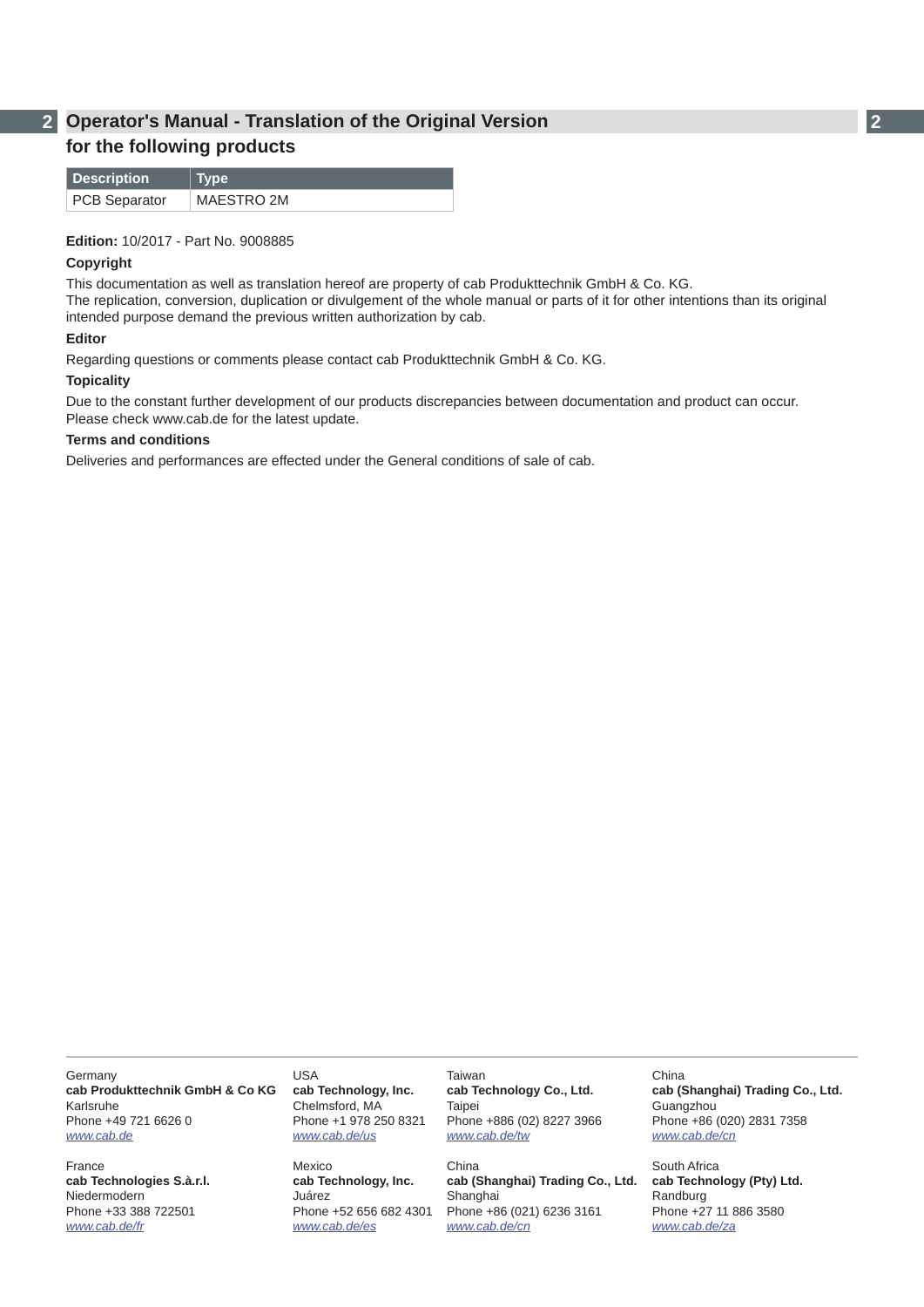# **Table of Contents**

| $\blacktriangleleft$ |  |
|----------------------|--|
| 1.1                  |  |
| 1.2                  |  |
| 1.3                  |  |
| 1.4                  |  |
| 1.5                  |  |
| $\overline{2}$       |  |
| 3                    |  |
| 3.1                  |  |
| 3.2                  |  |
| 3.2.1                |  |
| 3.2.2                |  |
| 3.3                  |  |
| 3.4                  |  |
| 3.5                  |  |
| 4                    |  |
| 41                   |  |
| 4.2                  |  |
| 4.3                  |  |
| 4.4                  |  |
| 5                    |  |
| 5.1                  |  |
| 5.2                  |  |
| 6                    |  |
| 6.1                  |  |
| 6.2                  |  |
| 6.3                  |  |
| $\overline{7}$       |  |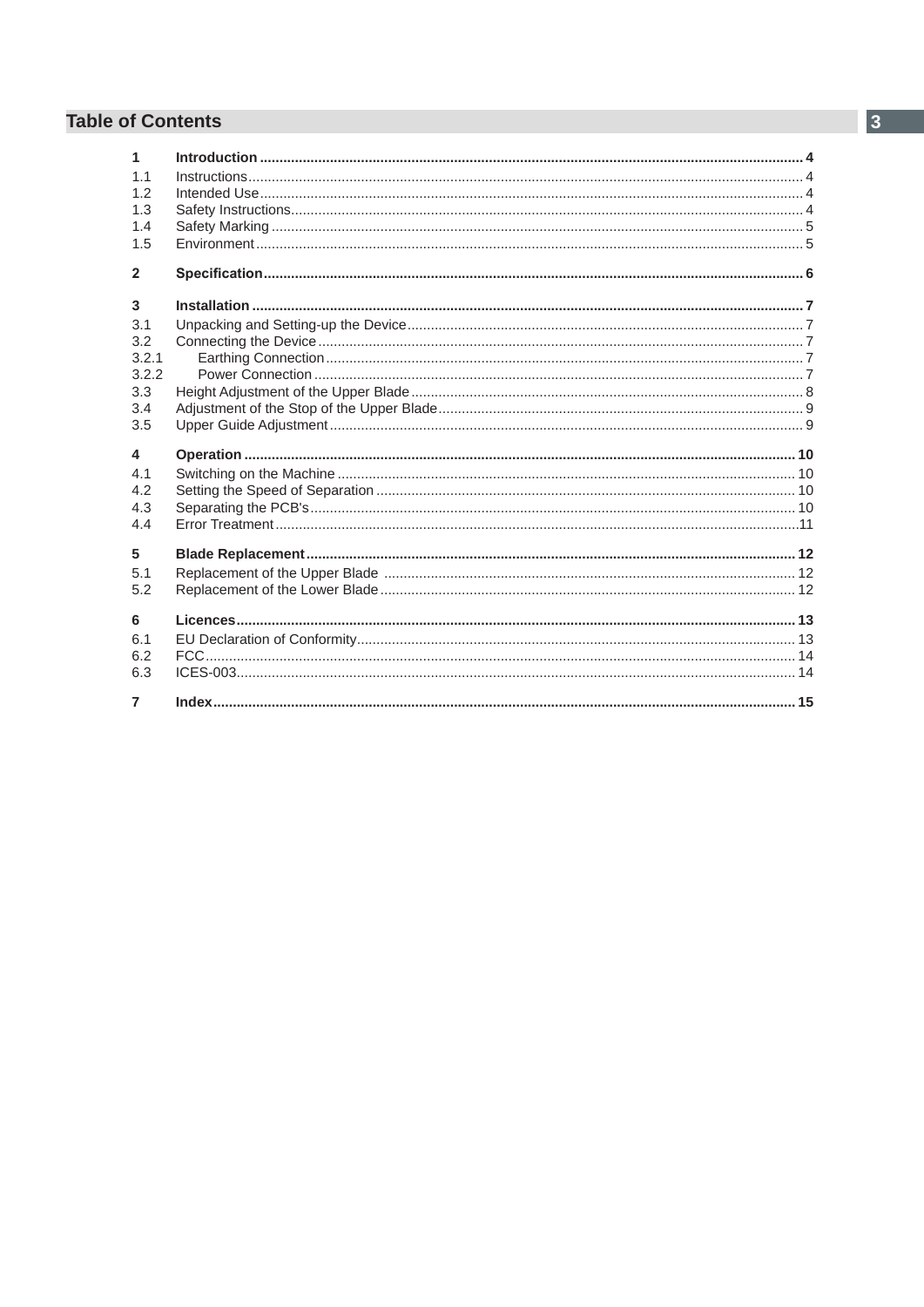#### <span id="page-3-0"></span>**4 4 1 Introduction**

# **1.1 Instructions**

Important information and instructions in this documentation are designated as follows:



# **Danger!**

**Draws attention to an exceptionally great, imminent danger to your health or life due to hazardous voltages.**



**the Danger!**<br>Draws attention to a danger with high risk which, if not avoided, may result in death or serious injury.



**Warning!**<br>Draws attention to a danger with medium risk which, if not avoided, may result in death or serious injury.



# **Caution!**

**Draws attention to a danger with low risk which, if not avoided, may result in minor or moderate injury.**

**! Attention! Draws attention to potential risks of property damage or loss of quality.**

# **i Note!**

**Advices to make work routine easier or on important steps to be carried out.**

Environment!<br>Gives you tips on protecting the environment.

- **Handling instruction**
- $\triangleright$  Reference to section, position, illustration number or document.
- \* Option (accessories, peripheral equipment, special fittings).

# **1.2 Intended Use**

- The device is manufactured in accordance with the current technological status and the recognized safety rules. However, danger to the life and limb of the user or third parties and/or damage to the device and other tangible assets can arise during use.
- The device may only be used for its intended purpose and if it is in perfect working order, and it must be used with regard to safety and dangers as stated in the operating manual.
- The device is intended exclusively for separating pre-scored PCB's. Any other use or use going beyond this shall be regarded as improper use. The manufacturer/supplier shall not be liable for damage resulting from unauthorized use; the user shall bear the risk alone.
- Usage for the intended purpose also includes complying with the operating manual, including the manufacturer's maintenance recommendations and specifications.

#### **Notice!**

**i**

**The complete documentation can also currently be found in the Internet.**

# **1.3 Safety Instructions**

- The device is configured for voltages of 115 or 230 V AC. It only has to be plugged into a grounded socket.
- Hazard by electrical charge. Provide an earthing connection via press stud.
- Risk of hand injury. Wear protective gloves while PCB separating.
- Ensure that people's clothing, hair, jewelry etc. do not come into contact with the exposed rotating blade.
- The device may only be used in a dry environment, do not expose it to moisture (sprays of water, mists, etc.).
- Do not use the device in an explosive atmosphere.

*Time* Information in the display.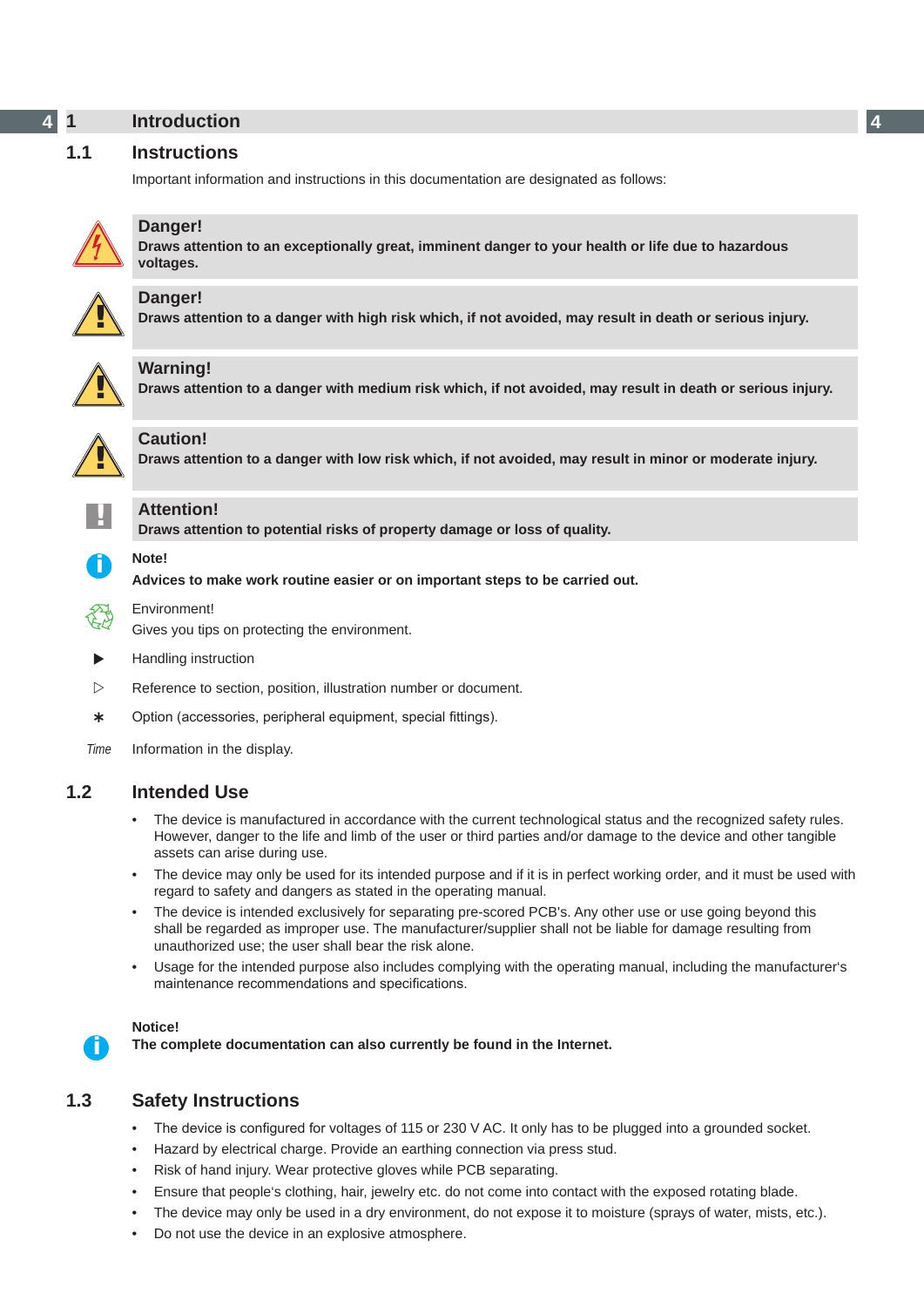## <span id="page-4-0"></span>**1 Introduction**

- Do not use the device close to high-voltage power lines.
- Work going beyond this may only be performed by trained personnel or service technicians.
- Unauthorized interference with electronic modules or their software can cause malfunctions.
- Other unauthorized work on or modifications to the device can also endanger operational safety.
- Always have service work done in a qualified workshop, where the personnel have the technical knowledge and tools required to do the necessary work.
- There are various warning stickers on the device. They draw your attention to dangers. Warning stickers must therefore not be removed, as then you and other people cannot be aware of dangers and may be injured.



#### **Danger!**

**Danger to life and limb from power supply.**

 $\triangleright$  Do not open the device casing.

# **1.4 Safety Marking**



Fig. 1 Safety marking

|     | Risk of hand injury!<br>Wear protective gloves while PCB separating.              |
|-----|-----------------------------------------------------------------------------------|
| \3/ | Hazard by electrical charge !<br>▶ Provide an earthing connection via press stud. |

Table 1 Safety marking

# **1.5 Environment**

3

Obsolete devices contain valuable recyclable materials that should be sent for recycling.

 $\triangleright$  Send to suitable collection points, separately from residual waste.

The modular construction of the printer enables it to be easily disassembled into its component parts.

 $\blacktriangleright$  Send the parts for recycling.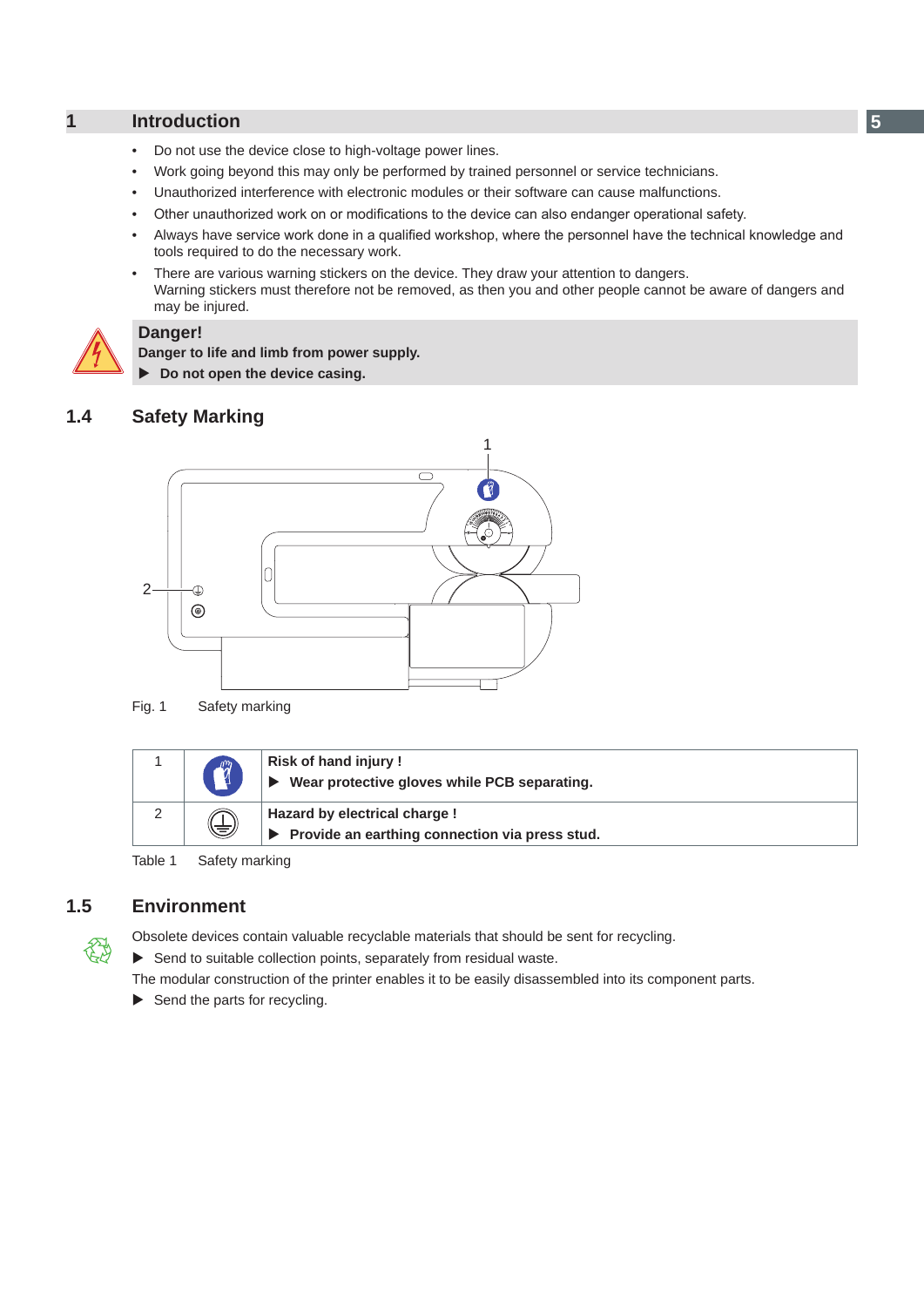# <span id="page-5-0"></span>**6 6 2 Specification**

By using the MAESTRO 2M PCB Separator, pre-scored PCB's are cleanly and economically separated.

Wear resistant blades and guides made from special steel ensure a long working life without adjustment. Adjustment of the guides can be quickly and easily carried out.

The lower blade of the MAESTRO 2M is motor driven. The PCB is placed before the blades which then take hold of the PCB, drawing it between them and thereby separating it. The machine can be used for a long period of time without tiring the operator, and is therefore particularly suitable for processing large quantities of PCB's. The motorized drive is regulated, thereby high separation performance is guaranteed.





Fig. 2 Device and PCB dimensions

 $\epsilon$ 

 $30^{\circ}$   $\frac{1}{30^{\circ}}$ 

| <b>Technical Data</b>       |              |                                           |                             |  |
|-----------------------------|--------------|-------------------------------------------|-----------------------------|--|
| Separation type             |              | Component side:                           | circular blade              |  |
|                             |              | Soldering side:                           | circular blade              |  |
| Operation                   |              | motorized                                 |                             |  |
| Speed                       |              | 100, 200, 300 mm/s                        |                             |  |
| Cutting length              |              |                                           | 15 - 300 mm                 |  |
| Material                    |              | FR4                                       |                             |  |
| Height of components        |              | Component side/Soldering side up to 34 mm |                             |  |
| Voltage                     |              | 230/115 VAC, 50/60 Hz                     |                             |  |
| Temperature /               | Operation    | $+10 - 35^{\circ}$ C / 10-85%             |                             |  |
| humidity                    | <b>Stock</b> |                                           | $0 - 60^{\circ}$ C / 20-80% |  |
| Transport<br>not condensing |              | $-25 - 60^{\circ}$ C / 20-80%             |                             |  |
| Width x Height x Depth      |              | 195 x 330 x 620 mm                        |                             |  |
| Weight                      |              |                                           | 19 kg                       |  |
| Approvals                   |              |                                           | CE, FCC Class A             |  |

Table 2 Technical Data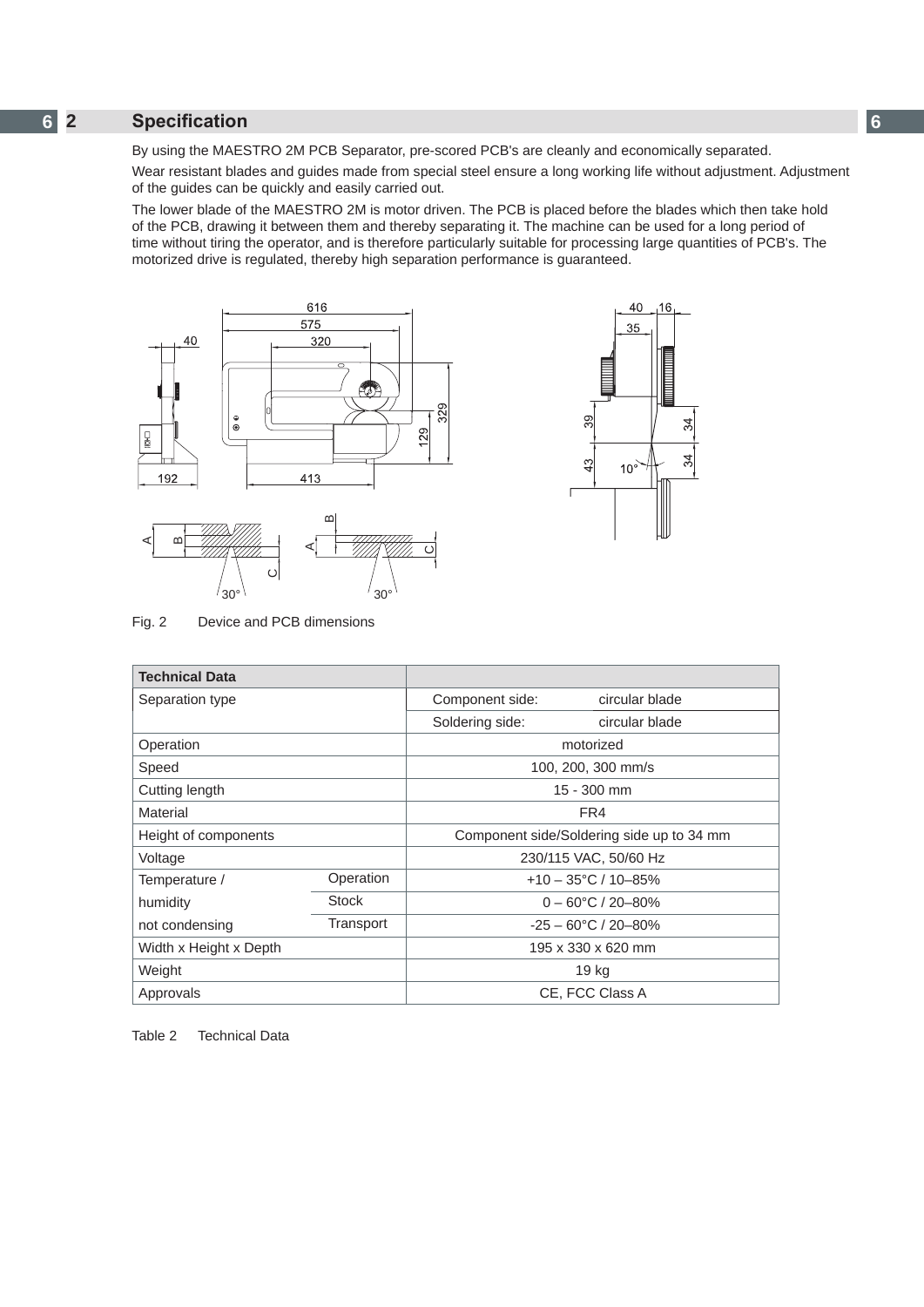# <span id="page-6-0"></span>**3 Installation 7**

# **3.1 Unpacking and Setting-up the Device**

- $\blacktriangleright$  Lift the device out of the box.
- $\triangleright$  Check device for damage which may have occurred during transport.
- $\triangleright$  Set up device on a level surface.
- $\blacktriangleright$  Check delivery for completeness.

Contents of delivery:

- PCB Separator
- Power cable
- 2 Fuses T 1,0 A for operation at 115 V
- 2 Fuses T 500 mA for operation at 230 V
- **Documentation**
- Allen key 2 mm

#### **Notice!**

**i**

**!**

**!**

**Please keep the original packaging in case the device must be returned.** 

# **Attention!**

**The device and printing materials will be damaged by moisture and wetness.** ▶ Set up the device only in dry locations protected from splash water.

**3.2 Connecting the Device**



Fig. 3 Connections

## **3.2.1 Earthing Connection**

#### **Attention!**

**Hazard by electrical charge !**

▶ Provide an earthing connection via press stud (8).

#### **3.2.2 Power Connection**

- 1. Ensure that the device is switched off at the power switch (3).
- 2. Check the setting of the voltage selector (4).
- In order to alter the setting open the flap at the power input module.
- Remove the voltage selector (4) and re-insert it so that the correct voltage is visible when module the flap is closed.
- Upon altering the setting, the fuses in the module must also be changed accordingly (T500 mA for 230 V; T1,0 A for 115 V).
- 3. Connect the power cable to the power input module (2)
- 4. Connect the power cable to an earthed socket.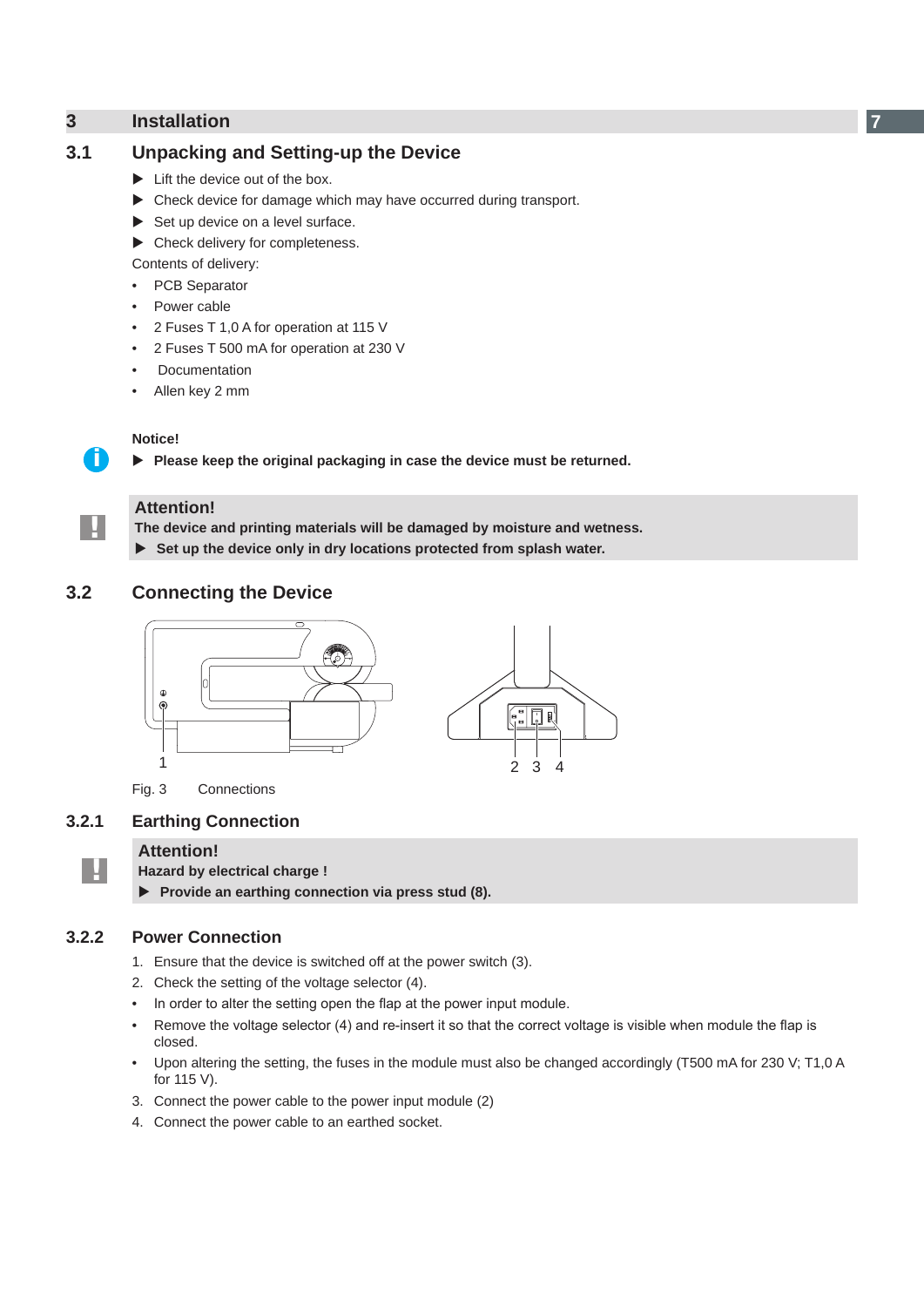# <span id="page-7-0"></span>**8 3 Installation 8**



# **3.3 Height Adjustment of the Upper Blade**

#### <span id="page-7-1"></span>**Notice!**

To avoid possible damage on the blades during transport the upper blade (4) is fixed in the "Park position" **so that there is a maximum distance to the lower blade.** 

▶ Set the upper blade into the working position before switching on the machine.



Fig. 4 Height adjustment of the upper blade

There is a scale (1) on the frame where you can see the height adjustment in steps of 1/10 mm. When you receive the machine, the pointer (2) of the scale is in position "16".

- 1. Hold the knob (3) and loosen the knurled knob (6).
- 2. Rotate the knob (3) clockwise until stop.

Through that the upper blade (4) move down to the lower blade (5) until both blades are just touching one another (lower end position). Make a notice of the position of the pointer (2) to use it for all further adjustments. This lower end position locks the upper blade in place to prevent it from moving out of adjustment.

- 3. Move the knob (3) anti-clockwise until the pointer is in the middle position between the lower end position and the position "16".
- 4. Tighten the knurled knob (6).
- 5. Run some test-cuts to check if it is possible to separate the PCB's. If it is not possible reduce the distance between the blades in small steps.

#### **Notice!**

**i**

**!**

**The described adjustment helps to reduce the separation forces. This is important when sensitive components are very close to the groove.** 

#### **Attention!**

▶ Before moving the machine to a new location, set the upper blade to the Park position.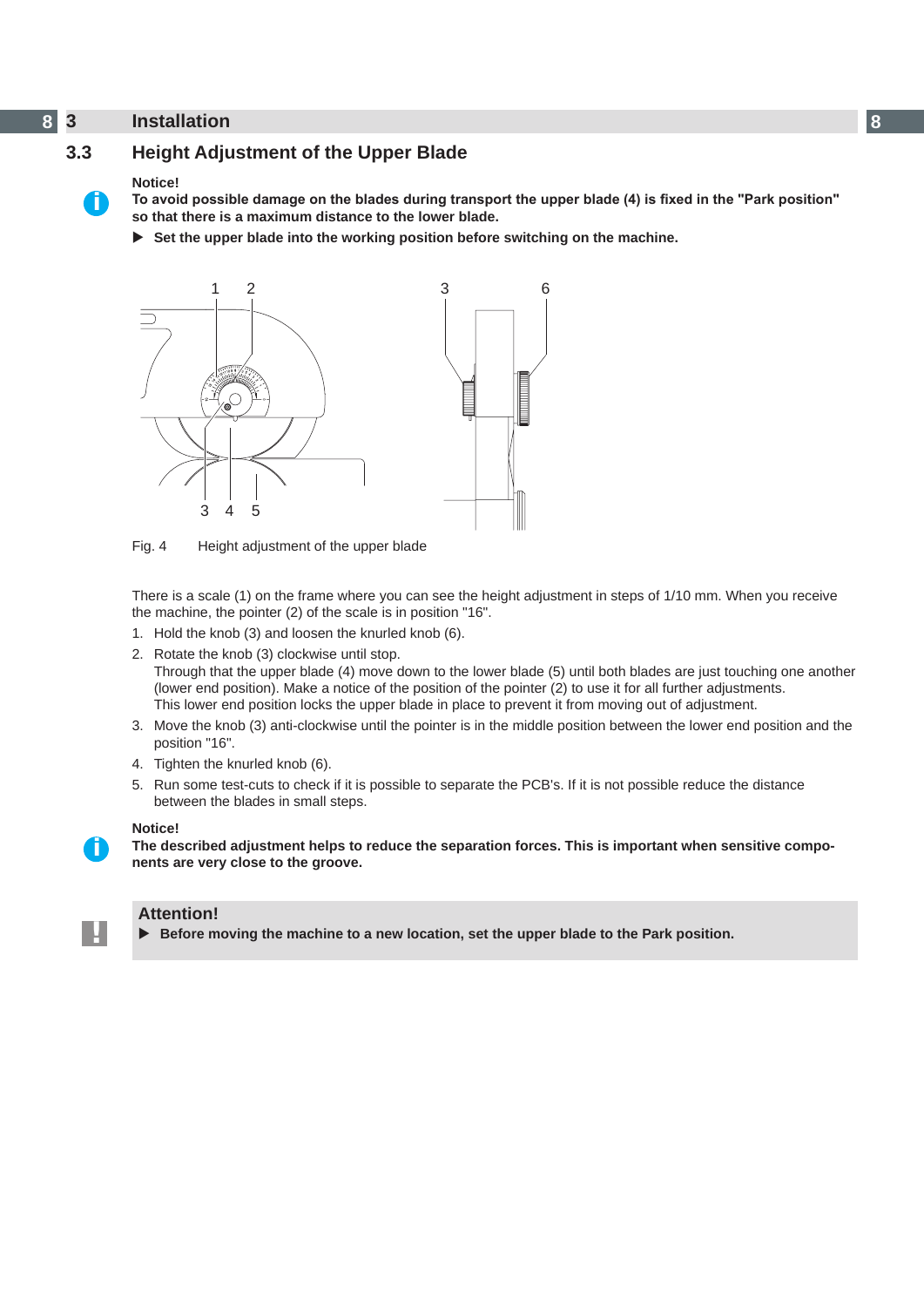# <span id="page-8-0"></span>**3 Installation 9**

<span id="page-8-1"></span>

#### **Notice!**

**i**

**The lower stop of the upper blade adjustment is already adjusted by delivery.**

X **After a long operation time, while working at strongly varying temperatures or else after replacing a blade, it is recommended to re-adjust the lower stop.**



Fig. 5 Adjustment of the stop of the upper blade

- 1. Hold the knob (7) and loosen the knurled knob (8).
- 2. Rotate the pointer (2) with the knob (7) anti-clockwise into position "16".
- 3. Loosen the cylinder screw (3).
- 4. Move the knob (7) clockwise until the upper and lower blades gently touch without overlapping.
- 5. Hold tight the knob (7) and tighten the knurled knob (8).
- 6. Swing the strut (6) clockwise until you reach the stop and tighten the cylinder screw (3). This adjustment locks the upper blade in place to prevent it from moving out of adjustment.
- 7. Re-adjust the upper blade position  $\triangleright$  3.3 on page [8](#page-7-1).

# **3.5 Upper Guide Adjustment**



Fig. 6 Upper guide adjustment

- 1. Using a pre-scored PCB, check the clearance D between the guides (1,3). The clearance should be set so that the edge of the upper guide is located correctly into the pre-scored groove of the PCB. The PCB can be smoothly moved backwards and forwards but cannot move sideways. The upper guide (1) prevent the PCB from slipping to the side and therefore ensures that it is not separated other than at the pre-scored groove.
- 2. As required, the clearance D should be adjusted as described above by turning the eccentric adjusters (2).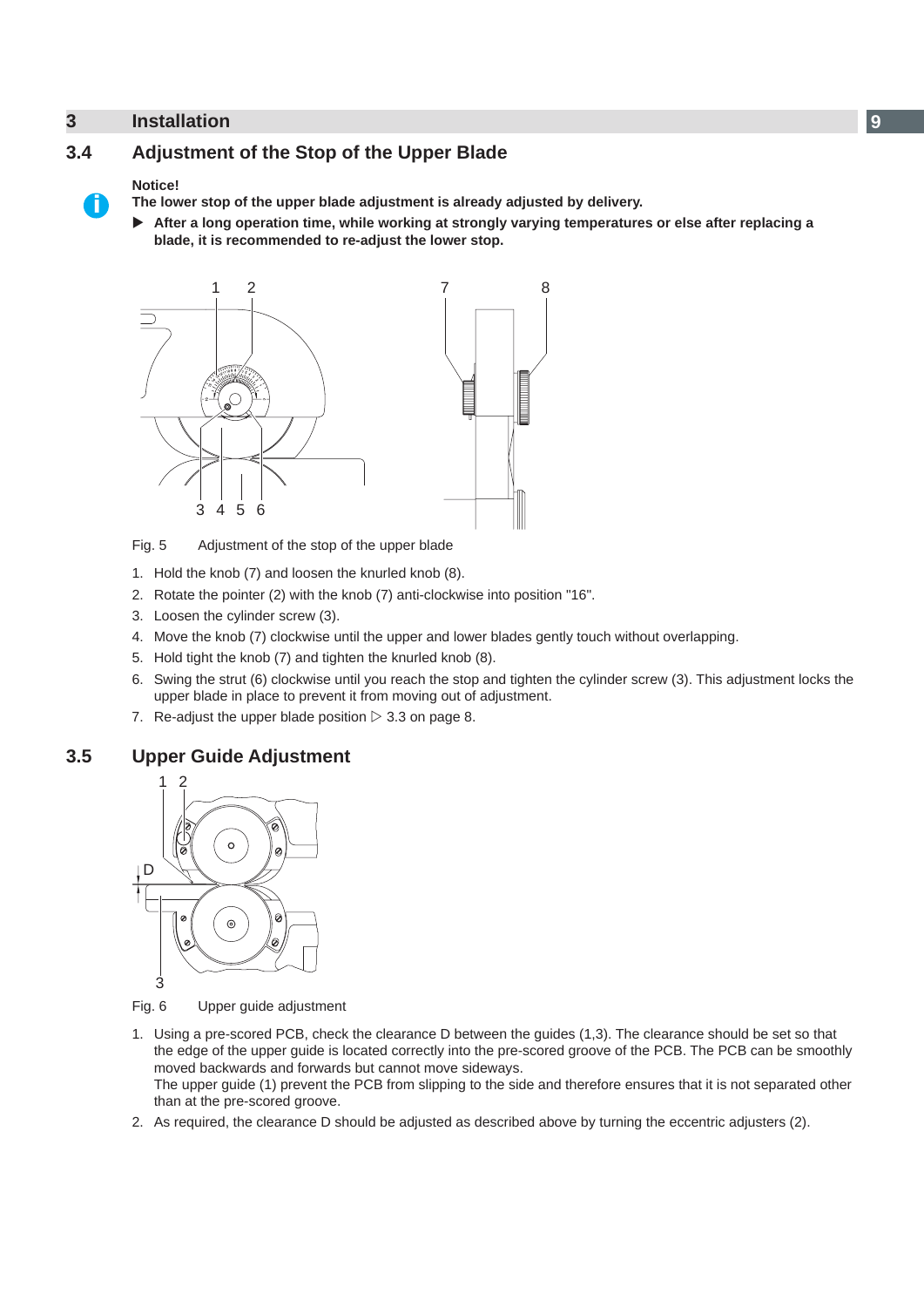# <span id="page-9-0"></span>**10 4 Operation 10**

# **4.1 Switching on the Machine**

Switch the machine on. The mains power switch (1) is situated at the rear of the machine in the mains module. After switching on the display (2) of the control panel shows "0".



Fig. 7 Operation

# **4.2 Setting the Speed of Separation**

#### **Notice!**

**i**

**The speed may be switched during operation as well as in Standby mode. In the latter case, the set speed will be shown as long as the SPEED key (3) is being pressed.**

 $\triangleright$  Press the SPEED key (3) if necessary several times. The key may be reached with a pointed tool through the hole (4).

The speed may be adjusted in three levels: Display *"1"*: 100 mm/s

 Display *"2"*: 200 mm/s Display *"3"*: 300 mm/s

# **4.3 Separating the PCB's**



X **Wear protective gloves while PCB separating.**

#### **Notice!**

**i**

**i**

**When using the machine for the first time, degrease the blades with a soft cloth.**

- 1. Press Start/Stop key (5). The lower blade (10) starts to rotate at its preset speed. The preset speed will be shown at the display (2).
- 2. Lay the PCB (8) onto the lower guide (9).
- 3. Slide the PCB forwards between upper and lower guide (6,9) to the blades (7,10). The rotating lower blade (10) will catch hold of the pre-scored PCB, which will be separated as it is transported between the two blades.
- 4. In order to return to Standby mode, press the Start/Stop key. The motor will be switched off and the lower blade will stop.

#### **Notice!**

**When the machine is switched off, it is possible to separate PCB's manually.**

▶ Insert the PCB between upper and lower guide (6,9) and then push it gently between the blades (10,11).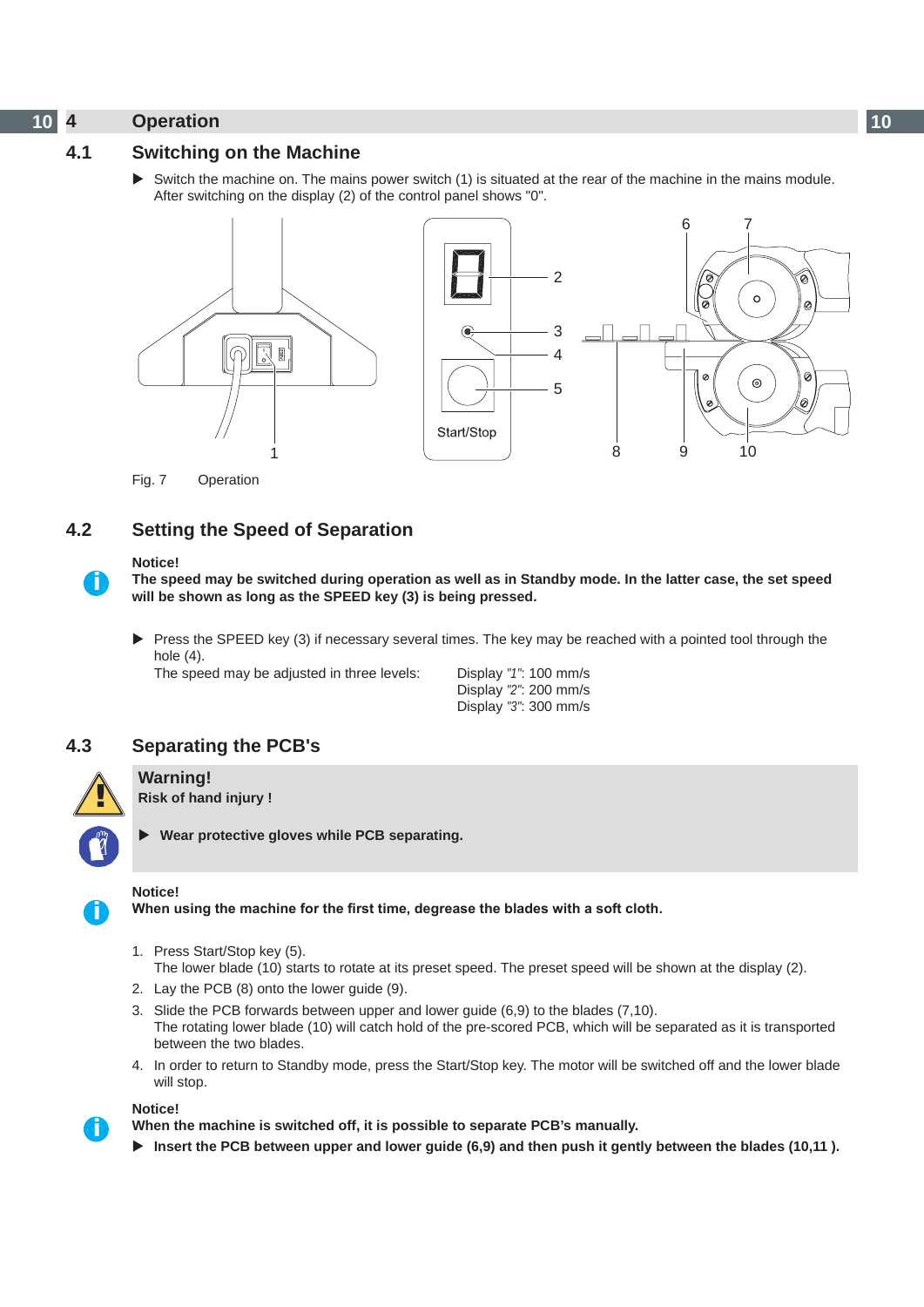# <span id="page-10-0"></span>**4 Operation**

# **4.4 Error Treatment**

The device has an overload protection which will switch the motor off. **Error Message Cause Cause Cause Remedy** Display "F" | Overload when trying to cut beside the prescored groove • when a component on a PCB are jammed between the blades The cutter drive will perform a short backward movement and will then switch off within 0.5 s of the overload occurring. The backward movement relieves the removing of the jammed material.  $\blacktriangleright$  Remove the jammed material.  $\blacktriangleright$  Press the Start/Stop key. The device switches to the standby mode (Display "0").  $\blacktriangleright$  Check both blades for any possible damage before re-starting operation.





Fig. 8 Alignment of blades and guides

#### **Attention!**

**!**

**In order to ensure that the machine functions correctly, it is important that the surfaces of all parts shown**  in the figure, ie. lower guide (6), upper guide (3), and the upper and lower blade covers (1,4) are exactly in **line with the blades (2,5). This setting is achieved ex-works by placing washers between the machine frame and the parts listed.**

- $\triangleright$  Only dismantle the above parts when absolutely necessary.
- In such an event (eg. as a result of a very narrow side-strip removed from a PCB becoming jammed), **it is important that all washers removed are carefully put to one side. Upon reassembling the machine, mount all parts with the concerning washers at the correct positions.**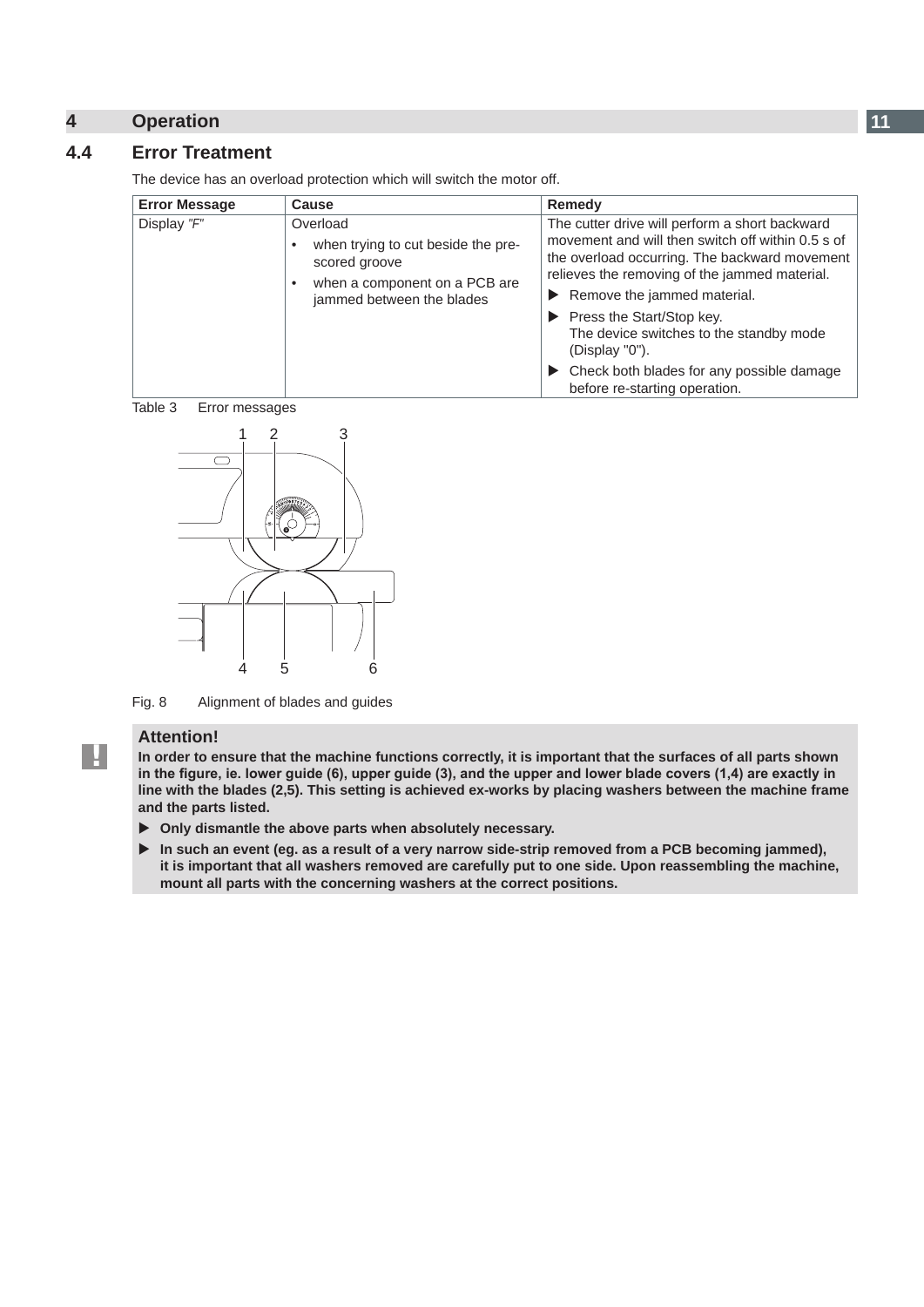# <span id="page-11-0"></span>**12 5 Blade Replacement 12**



#### **Danger!**

Unplug power cord before starting maintenance operation.



**! Warning! Risk of hand injury !** 



## X **Wear protective gloves while handling the blades.**



Fig. 9 Blade replacement

# **5.1 Replacement of the Upper Blade**

#### **Spare Part: 8930509.001 Circular Blade**

- 1. Raise the upper blade to the Park position.
- 2. Loosen the knurled knob (7) completely from the blade shaft (4).
- 3. Remove the circular blade (2) from the blade shaft (4). Do not lose the spacers (1,5) located on the blade shaft (4), between the blade (2) and the frame. Replace the spacers (1,5) if necessary.
- 4. Slide the replacement blade (2) onto the blade shaft as far as possible.
- 5. Put the knurled knob (3) onto the blade shaft.
- 6. Adjust the upper blade position  $\triangleright$  3.3 on page [8.](#page-7-1)
- 7. Adjust the stop of the upper blade  $\triangleright$  3.4 on page [9.](#page-8-1)

# **5.2 Replacement of the Lower Blade**

#### **Spare Part: 8933661.001 Circular Blade**

- 1. Raise the upper blade to the Park position.
- 2. Unscrew the screw (9) from the shaft (10) and remove the clamping plate (8).
- 3. Remove the circular blade (12) from the shaft. It will be found that between the blade and the housing, spacing washers (11) are located on the shaft. These should be left on the shaft, or replaced as necessary.
- 4. Slide the replacement blade (12) onto the blade shaft as far as possible. Ensuring that the cut-out (7) in the blade locates onto the key (6) on the blade shaft, slide the blade onto the shaft as far as possible.
- 5. Insert the screw (9) through the clamping plate (8) into the shaft.
- 6. Hold the blade (12) tight and tighten the screw (9).
- 7. Adjust the upper blade position  $\triangleright$  3.3 on page [8.](#page-7-1)
- 8. Adjust the stop of the upper blade  $\triangleright$  3.4 on page [9.](#page-8-1)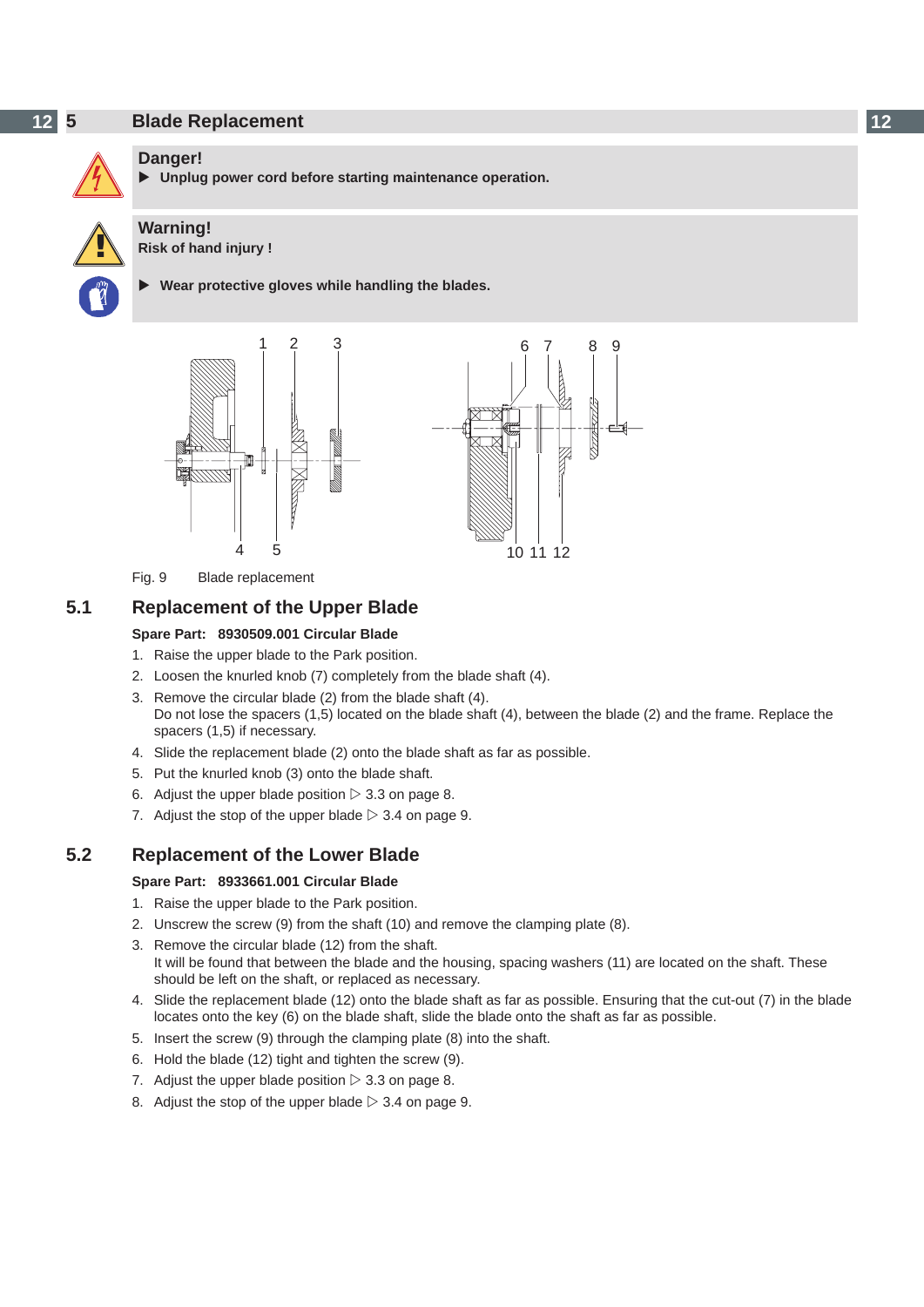# <span id="page-12-0"></span>**6 Licences 13**

# **6.1 EU Declaration of Conformity**



cab Produkttechnik GmbH & Co KG Wilhelm-Schickard-Str. 14 D-76131 Karlsruhe Deutschland

# **EU Declaration of Conformity**

We declare herewith that the following device as a result of design, construction and the version put in circulation complies with the relevant fundamental regulations of the EU Rules for Safety and Health. In the event of any alteration which has not been approved by us being made to any device as designated below, this statement shall thereby be made invalid.

| Description:                                                                                                                 | <b>PCB Separator</b>                   |
|------------------------------------------------------------------------------------------------------------------------------|----------------------------------------|
| Device:                                                                                                                      | <b>MAESTRO 2M</b>                      |
|                                                                                                                              |                                        |
| Applied EU-Directives and Standards:                                                                                         |                                        |
| Directive 2006/42/EC on machinery                                                                                            | EN ISO 12100:2010<br>$\bullet$         |
|                                                                                                                              | EN ISO 13857:2008                      |
|                                                                                                                              | EN 349:1993+A1:2008<br>٠               |
|                                                                                                                              | EN 62841-1:2015<br>$\bullet$           |
|                                                                                                                              |                                        |
| Directive 2014/30/EU relating to electromagnetic compatibility                                                               | EN 61000-3-2:2014                      |
|                                                                                                                              | EN 61000-3-3:2013<br>$\bullet$         |
|                                                                                                                              | EN 61000-6-2:2005<br>$\bullet$         |
|                                                                                                                              | EN 61000-6-4:2007+A1:2011<br>$\bullet$ |
| Directive 2011/65/EU on the restriction of the use of certain<br>hazardous substances in electrical and electronic equipment | EN 50581:2012<br>$\bullet$             |
|                                                                                                                              |                                        |
| Person authorised to compile the technical file:                                                                             | <b>Erwin Fascher</b>                   |
|                                                                                                                              | Am Unterwege 18/20<br>99610 Sömmerda   |
|                                                                                                                              |                                        |
| Signature for the producer:                                                                                                  | Sömmerda, 13.05.2019                   |
| cab Produkttechnik Sömmerda<br>Gesellschaft für Computer-<br>und Automationsbausteine mbH                                    | <b>Erwin Fascher</b>                   |
| 99610 Sömmerda                                                                                                               | <b>Managing Director</b>               |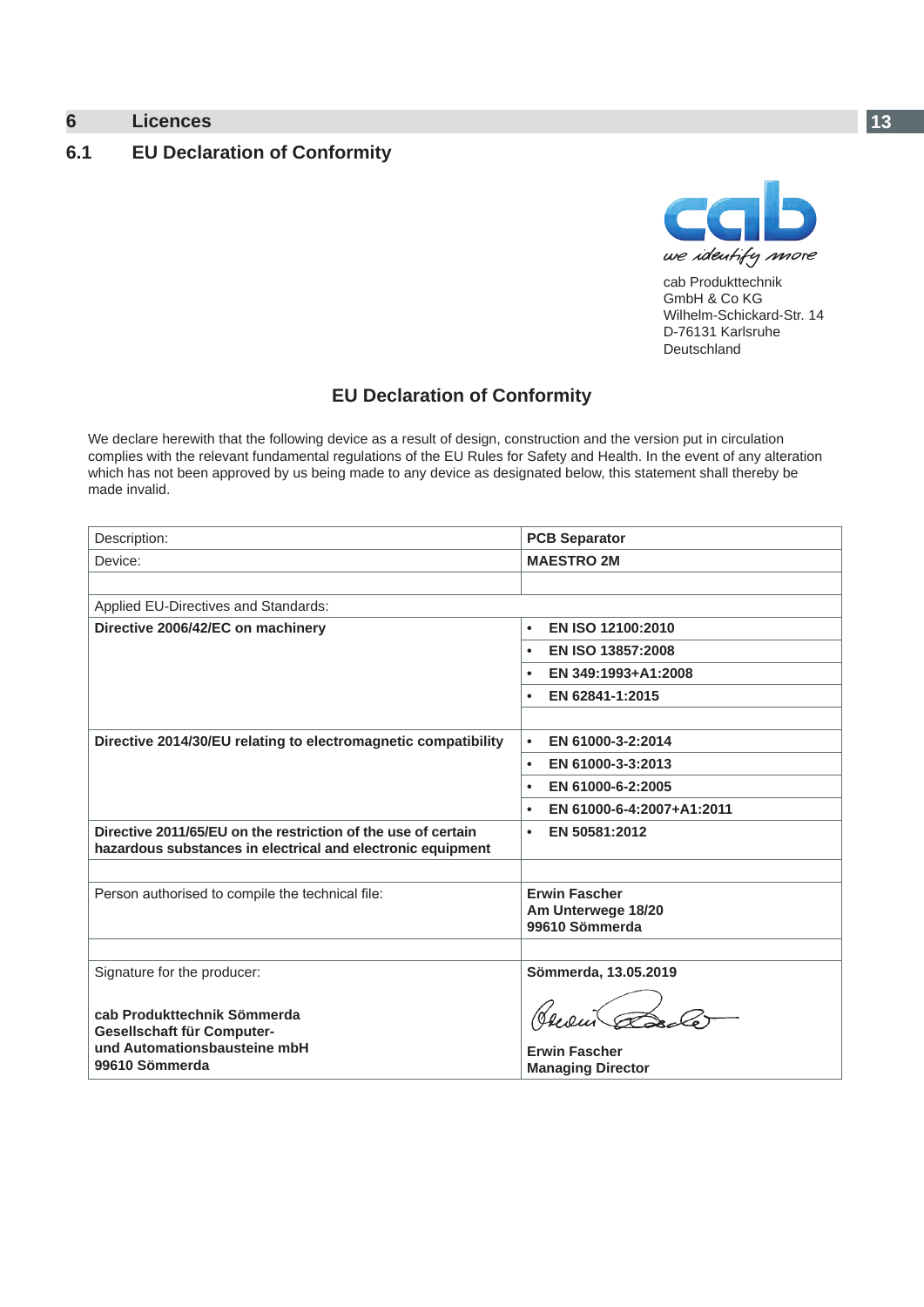#### <span id="page-13-0"></span>**14 14 6 Licences**

# **6.2 FCC**

**NOTE: This equipment has been tested and found to comply with the limits for a Class A digital device, pursuant to Part 15 of the FCC Rules. These limits are designed to provide reasonable protection against harmful interference when the equipment is operated in a commercial environment. The equipment generates, uses, and can radiate radio frequency and, if not installed and used in accordance with the instruction manual, may cause harmful interference to radio communications. Operation of this equipment in a residential area is likely to cause harmful interference in which case the user may be required to correct the interference at his own expense.**

## **6.3 ICES-003**

**This Class A digital apparatus complies with Canadian ICES-003. Cet appareil numérique de la classe A est conforme à la norme NMB-003 du Canada.**